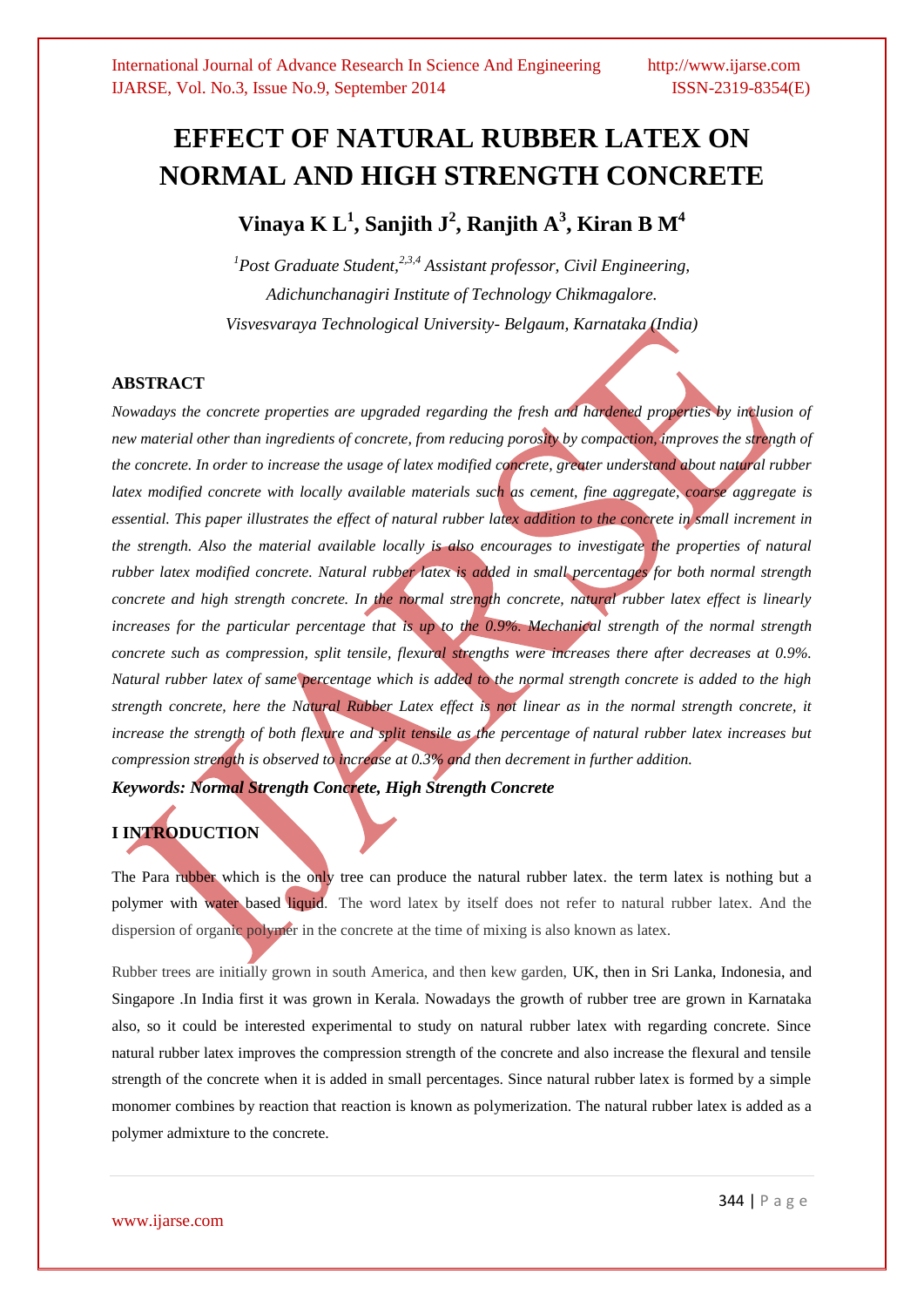The internal structure of polymer modified cement paste and concrete has been provided by Walters in the year 1990 and pointed out that latex modified cement mortars and concretes are attractive because the latex addition substantially increases the flexural strength and the compressive strength.

#### **II CONCRETE INGREDIENTS**

#### **2.1 Cement**

Ordinary Portland cement (43grade) with a normal consistency of 31% conforming to IS: 8112-1989 was used. The physical properties of cement are listed out in table.1

#### **2.2 Fine Aggregate**

Locally available river sand of fineness modulus 2.59 was used. The fine aggregate was found to be confirming to zone II as per IS: 383-1970. The physical properties of fine aggregate are as in table.2.

#### **2.3 Coarse Aggregate**

Natural granite aggregate having fineness modulus of 7.1 was used. The physical properties of fine aggregate are as in table.3.

#### **2.4 Water**

Water which is free from all organic impurities is used to develop this concrete mix in the study.

#### **2.5 Natural Rubber Latex**

Natural Rubber latex: The Natural Rubber latex is collected from ASSOCIATED LATEX (INDIA) LIMITED having its Administrative Office at P.B. NO.1117, Beach Road, Calicut. Physical properties of natural rubber latex shown in table-4

#### **2.6 Metakaolin**

Metakaolin is a mineral admixture obtained by refining the kaolin clay which further going to produce amorphous aluminosilicate that is having good ability of reactiveness towards concrete.. Metakaolin procured from the ASTRA chemicals, Chennai. The specific gravity of Metakaolin is 2.67 shown in table-5

### **2.7 Conplast Sp-430**

Conplast- SP430 is a Super plasticizing slump retaining admixture procured from Fosroc constructive solution was used where a high degree of workability and its retention were required. Properties of Conplast SP430 are tabulated in table -6

| SI.<br>N <sub>0</sub> | <b>Particulars</b>         | <b>Requirement as per</b><br>IS:8112-1989 | <b>Test Results</b> |
|-----------------------|----------------------------|-------------------------------------------|---------------------|
|                       | Fineness of the cement     | $<$ 10                                    | 4%                  |
|                       | Specific Gravity           | 3.15                                      | 3.1                 |
| $\mathcal{R}$         | Normal Consistency (%)     | 35 >                                      | 31                  |
|                       | Initial Setting Time (min) | Minimum of 30                             | $55$ min            |

#### **TABLE-1: Sieve Analysis and Physical Properties Of Cement**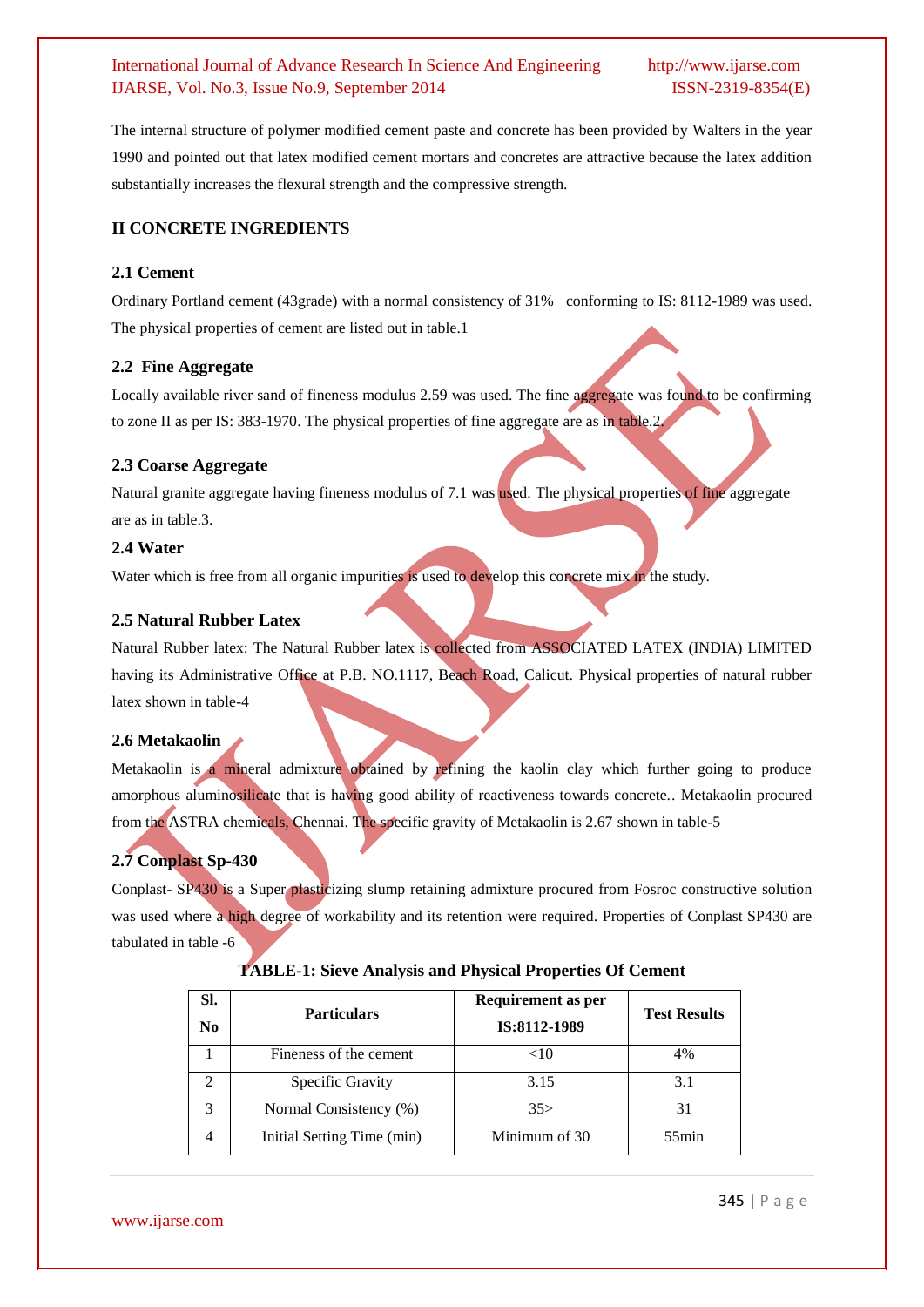|   | Final Setting time (min)              | $<$ 600 min     | $355$ min |
|---|---------------------------------------|-----------------|-----------|
|   | Cube Comprerssive strength            |                 |           |
| 6 | $3 \text{ days}$ (N/mm <sup>2</sup> ) | 33              | 14.8      |
|   | 7 days $(N/mm^2)$                     | 65              | 29.6      |
|   | 28 days $(N/mm2)$                     | 100             | 44.8      |
|   | Soundness                             | $10 \text{ mm}$ | 6 mm      |

### **TABLE 2: Sieve Analysis and Physical Properties Of Fine Aggregate**

| <b>Properties</b>       | <b>Fine Aggregates</b>                 |
|-------------------------|----------------------------------------|
| Specific Gravity        |                                        |
| Water Absorption (%)    |                                        |
| <b>Fineness Modulus</b> | 2.59                                   |
| Size of aggregates      | <b>River Sand confining to Zone-II</b> |
|                         |                                        |

## **TABLE 3: Sieve Analysis and Physical Properties Of Coarse Aggregates**

| <b>Properties</b>    | Coarse aggregates                       |
|----------------------|-----------------------------------------|
| Specific Gravity     | 2.67                                    |
| Water Absorption (%) | 0.6                                     |
| Fineness Modulus     | 7.1                                     |
|                      | Passing through 20mm sieve, retained on |
| Size of Aggregates   | 12.5 mm 60%, on 12.5-10mm 40%           |
| Elongation Index (%) | 10                                      |
| Flakiness Index (%)  | Q                                       |

## **TABLE 4: Properties of Natural Rubber Latex**

| Sl. No         | <b>Property</b>                   | <b>Rubber Latex</b> |
|----------------|-----------------------------------|---------------------|
|                | Colour                            | White               |
| 2              | Total Solid Content (% by Weight) | 61.5 Max            |
| 3              | Dry Rubber Content (% by Weight)  | 60 Min              |
| $\overline{4}$ | Non Rubber solid Content          | $1.50$ Max          |
| 5              | KOH Number                        | $0.55$ Max          |
| 6              | Ammonia Number, NH3 (%)           | $0.70$ Max          |
| 7              | Mechanical Stability time         | 600 to 1200         |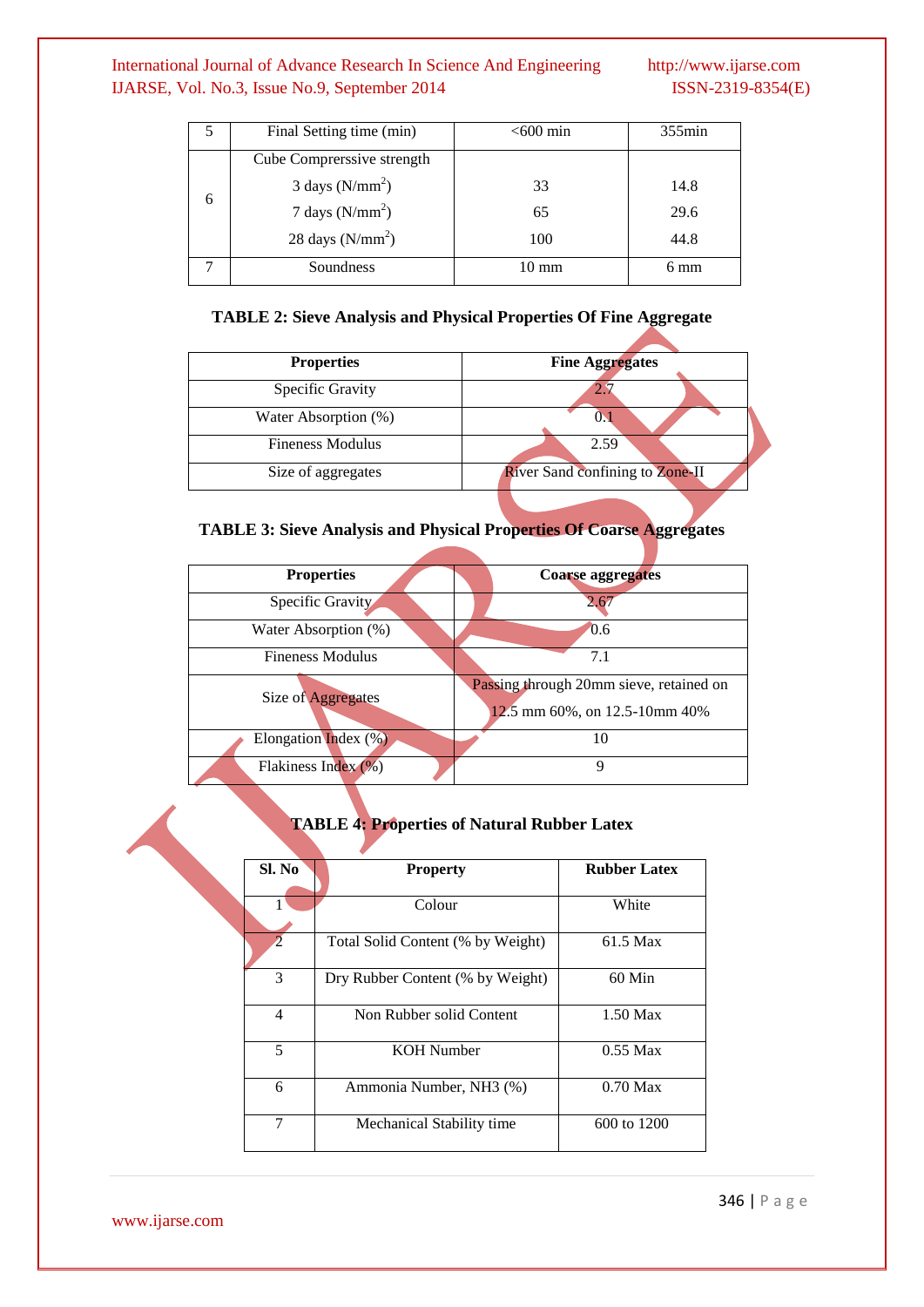| 8  | <b>Volatile Fatty Acid Number</b> | $0.10$ Max  |
|----|-----------------------------------|-------------|
| 9  | Magnesium content                 | 8           |
| 10 | pH                                | $10.4$ Min  |
| 11 | Coagulum Content (% by Mass)      | $0.01$ Max  |
| 12 | Sludge Content (% by Mass)        | $0.01$ Max  |
| 13 | Copper Content as PPM             | 5           |
| 14 | Iron Content as PPM               |             |
| 15 | Particle Size of Rubber Latex     | $0.2 \mu m$ |
| 16 | Specific Gravity of Rubber Latex  | 0.94        |

#### **TABLE 5: Properties of Metakaolin**

| Specific Gravity | 2.4 to 2.6          |
|------------------|---------------------|
| Physical Form    | Powder              |
| Colour           | Off white           |
| Specific Surface | $8-15 \text{ m2/g}$ |
|                  |                     |

#### **TABLE 6: Properties of Conplast SP-430**

|  | <b>Specific Gravity</b> | 1.2 to 1.22 at 300C                    |
|--|-------------------------|----------------------------------------|
|  | <b>Chloride Content</b> | Nil as per IS:9103-1999 and BS:5075    |
|  | Specific gravity        | Approx. 1% additional air over control |

## **III EXPERIMENTAL PROGRAM**

The experimental program consisted of making M30 Grade and M70 Grade concrete. M30 grade concrete designed as per IS: 10262-2009 and its mix ratio were found to be 1:1.67:2.7:0.45. M70 Grade was designed as per ACI method and its mix ratio was found to be 1:0.95:1.25:0.28:2. Then NRL was added at various percentages (0.3%, 0.6%, 0.9%, 1.2%, 1.5%) for the both M30 and M70 Grade concrete at the time of mixing along with the water.

#### **3.1 Test Specimens and Test Procedure**

Cube specimens of size 150mm X 150mm X 150mm, cylinder specimen of diameter 100 mm and length 200mm, and prism specimens of size 500mm X 100mm X 100mm were cast. For HSC Cube specimens of size 100mm X 100mm X 100mm, cylinder specimen of diameter 100 mm and length 200mm, and prism specimens of size 500mm X 100mm X 100mm were cast. To obtain an uniform consistency the concrete it has been mixed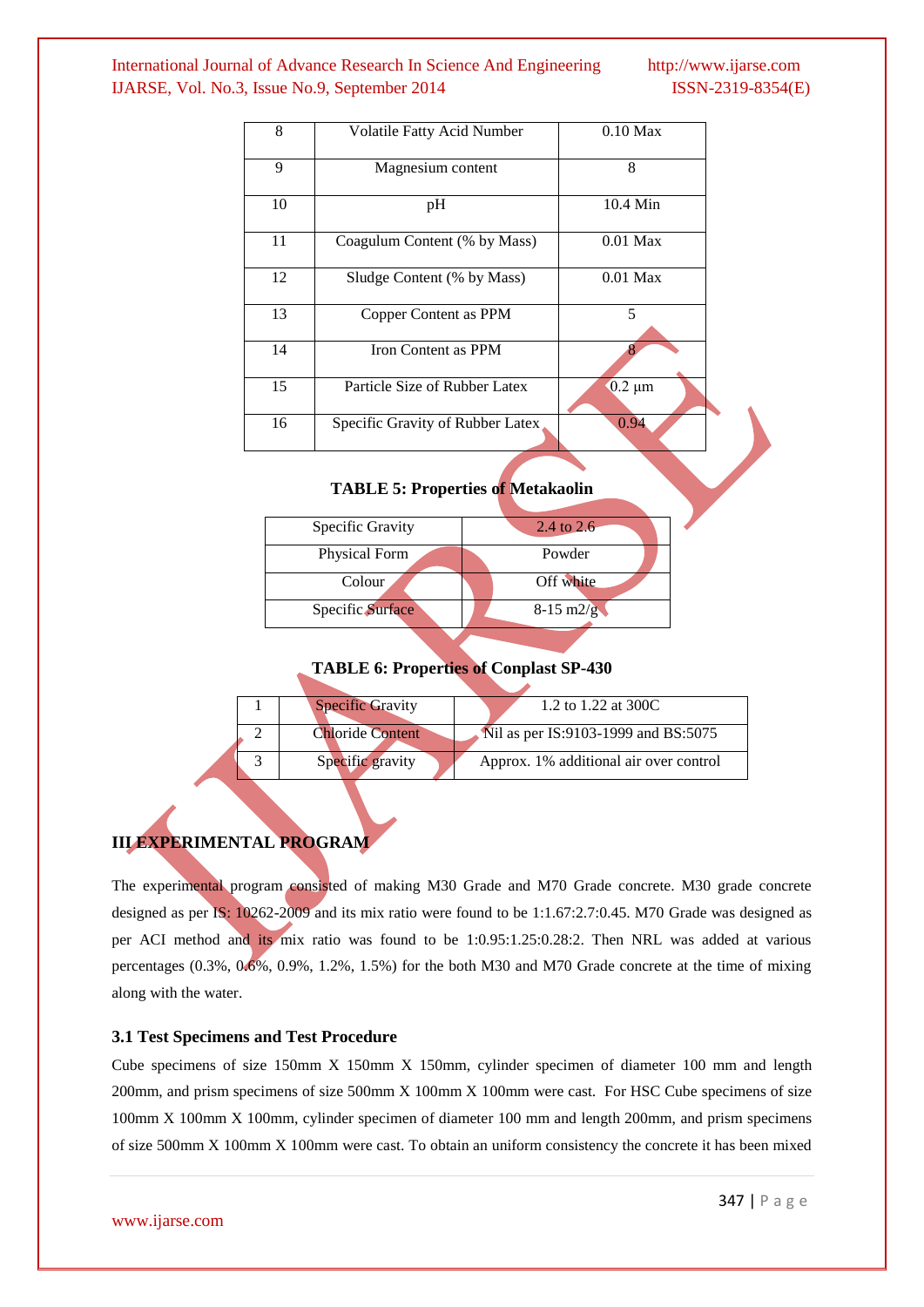thoroughly in an mixer. Cubes and prisms were well compacted using plate as well as needle vibrators. The specimens were de molded after 24 hours of casting and the specimens were cured for 7, 14 and 28days. In this experimental work total of 324 concrete specimens were casted with 108 cubes, cylinder and prisms. The calculated proportions of a mix are mixed in dry state and then the polymer is added as an admixture along with water.

#### **3.2 Fresh Properties of NSC**

| <b>Ratios of NRL</b> | <b>Compaction Factor of NRL added Concrete</b> |
|----------------------|------------------------------------------------|
| $0.0\%$              | 0.904                                          |
| 0.3%                 | 0.810                                          |
| 0.6%                 | 0.855                                          |
| 0.9%                 | 0.880                                          |
| 1.2%                 | 0.850                                          |
| 1.5%                 | 0.830                                          |

#### **TABLE 7: Compaction Factor Value (NSC)**

**TABLE 8: Vee-Bee Time Sec (NSC)**

| Vee Bee Time of NRL added Concrete |
|------------------------------------|
| 12                                 |
| 20                                 |
| 18                                 |
| 14                                 |
| 22                                 |
| 24                                 |
|                                    |

## **3.3 Fresh Properties of HSC**

#### **TABLE 9: Compaction Factor Value (HSC)**

| <b>Sl. No</b>  | Grade | NRL $(\% )$ | <b>Compaction Factor</b><br><b>Value</b> |
|----------------|-------|-------------|------------------------------------------|
|                |       | 0.0         | 0.95                                     |
| $\mathfrak{D}$ | M70   | 0.3         | 0.93                                     |
| 3              |       | 0.6         | 0.92                                     |
| 4              |       | 0.9         | 0.90                                     |
| 5              |       | 1.2         | 0.88                                     |
| 6              |       | 1.5         | 0.87                                     |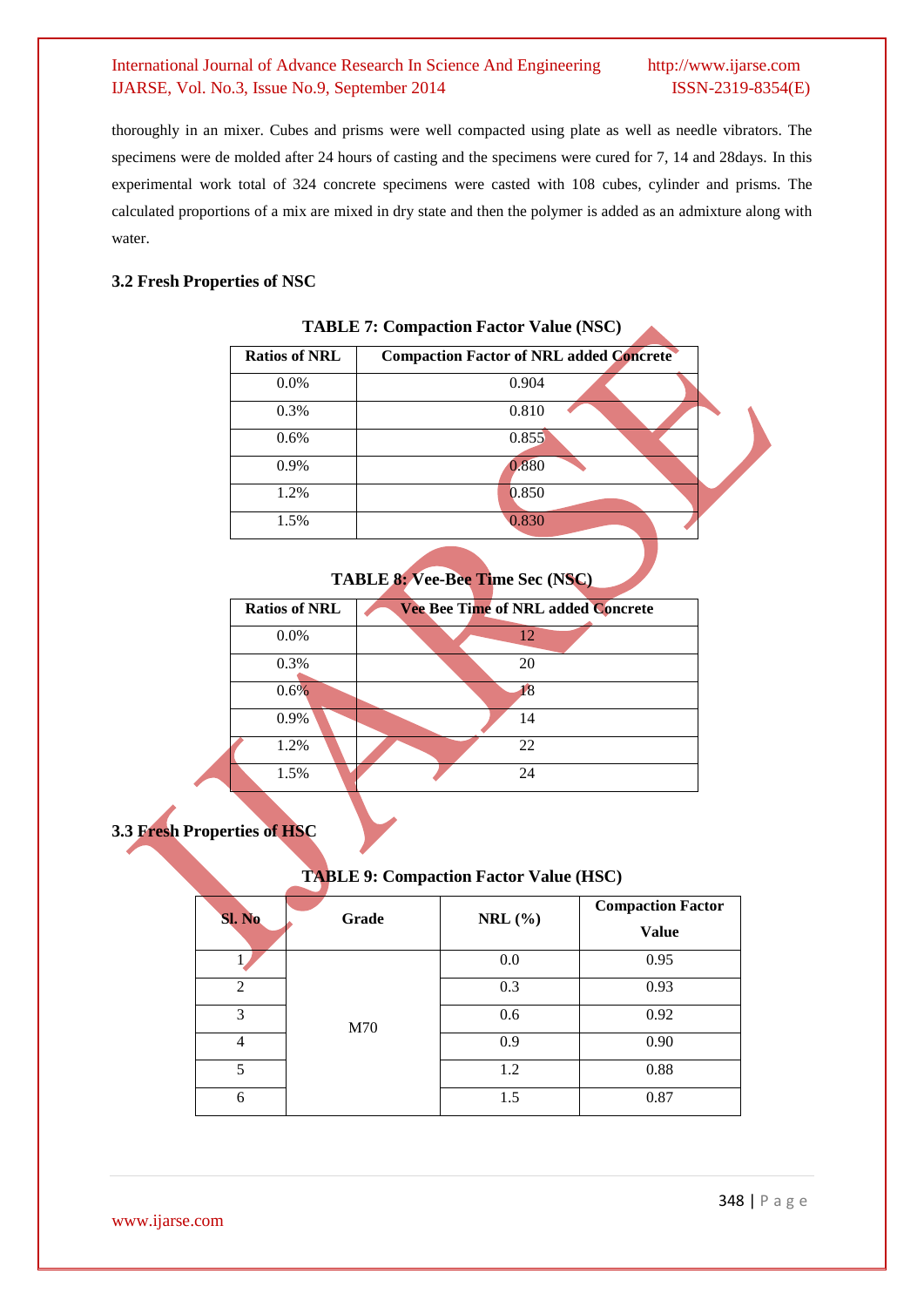| Sl. No                   | <b>Grade of Concrete</b> | <b>Ratios of NRL</b> | <b>Vee Bee Time of</b><br><b>NRL</b> added concrete<br>in sec |
|--------------------------|--------------------------|----------------------|---------------------------------------------------------------|
|                          |                          | 0.0%                 | 8                                                             |
| 2                        | M30                      | 0.3%                 | 10                                                            |
| 3                        |                          | 0.6%                 | 11                                                            |
| 4                        |                          | 0.9%                 |                                                               |
| $\overline{\phantom{0}}$ |                          | 1.2%                 | 12                                                            |
| 6                        |                          | 1.5%                 | 13                                                            |

#### **TABLE 10: VEE BEE TIME IN SEC (HSC)**

#### **3.4 Hardened Properties of NSC**

## **TABLE 11: Compression Strength of Concrete In N/mm<sup>2</sup>(NSC)**

| <b>Ratios of NRL</b> | <b>Compressive Strength of NRL added Concrete</b> |                  |                  |  |
|----------------------|---------------------------------------------------|------------------|------------------|--|
|                      | 7 days $N/mm^2$                                   | 14 days $N/mm^2$ | 28 days $N/mm^2$ |  |
| 0.0                  | 22                                                | 28.95            | 35.90            |  |
| 0.3                  | 33.52                                             | 36.12            | 41.90            |  |
| 0.6                  | 36.15                                             | 40.15            | 43.38            |  |
| 0.9                  | 40.60                                             | 43.89            | 50.75            |  |
| 1.2                  | 33.03                                             | 36.03            | 42.24            |  |
| 1.5                  | 30.37                                             | 33.56            | 37.56            |  |

**TABLE 12: Split Tensile Strength of Concrete IN N/mm<sup>2</sup>(NSC)**

|  | <b>Ratios of NRL</b> | <b>Split Tensile Strength</b> |                  |                  |  |
|--|----------------------|-------------------------------|------------------|------------------|--|
|  |                      | 7 days $N/mm^2$               | 14 days $N/mm^2$ | 28 days $N/mm^2$ |  |
|  | 0.0                  | 3.04                          | 3.42             | 4.65             |  |
|  | 0.3                  | 3.77                          | 4.23             | 5.21             |  |
|  | 0.6                  | 4.38                          | 4.46             | 6.13             |  |
|  | 0.9                  | 6.23                          | 6.85             | 7.12             |  |
|  | 1.2                  | 3.70                          | 4.12             | 5.13             |  |
|  | 1.5                  | 2.70                          | 3.73             | 4.72             |  |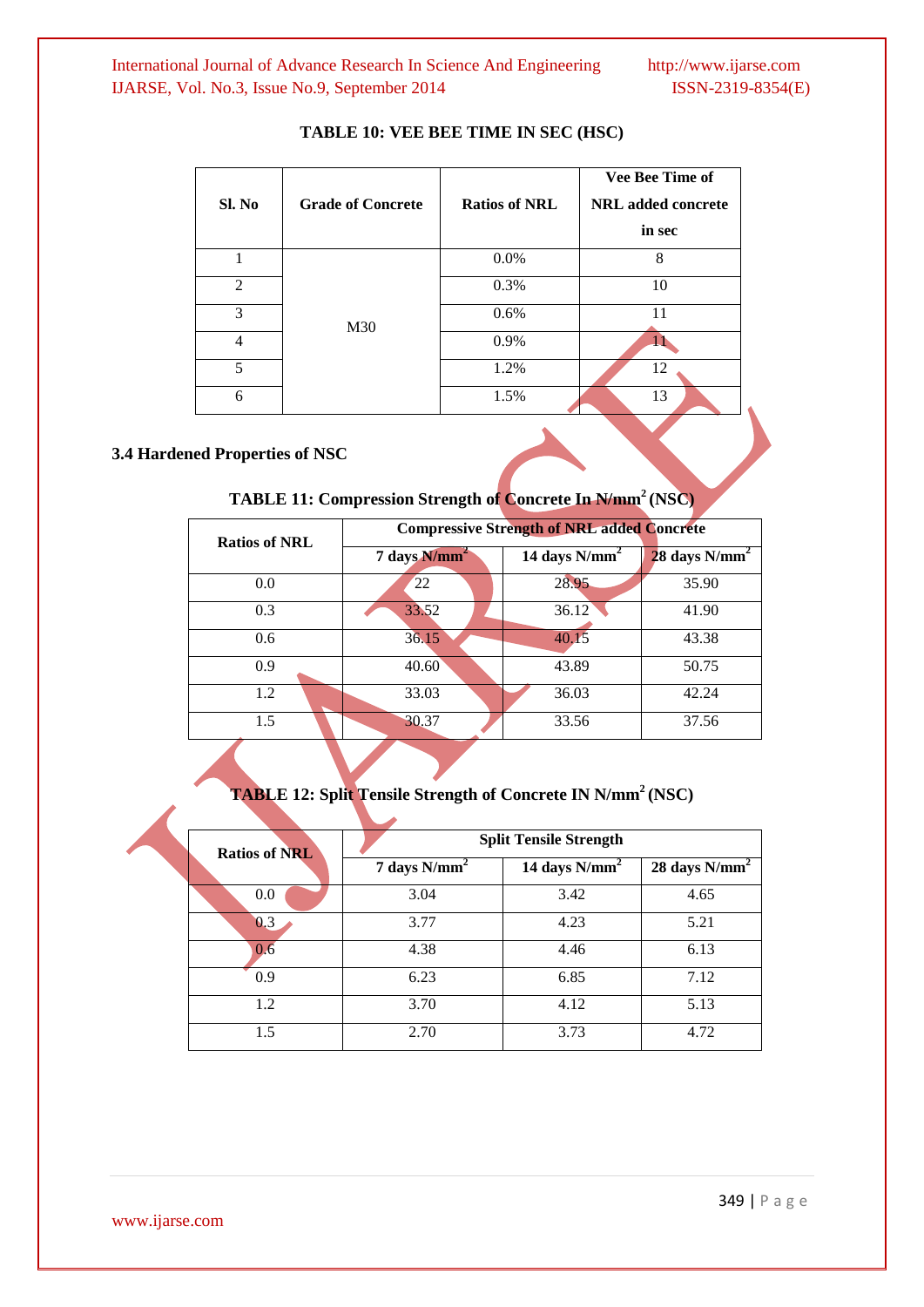|                      | Flexural Strength (modulus of rupture) of NRL added<br>concrete |                  |                      |  |
|----------------------|-----------------------------------------------------------------|------------------|----------------------|--|
| <b>Ratios of NRL</b> |                                                                 |                  |                      |  |
|                      | 7 days $N/mm^2$                                                 | 14 days $N/mm^2$ | 28 days $N/mm^2$     |  |
| 0.0                  | 3.51                                                            | 3.73             | 3.98                 |  |
| 0.3                  | 2.81                                                            | 4.36             | 5.31                 |  |
| 0.6                  | 3.88                                                            | 4.14             | 5.66                 |  |
| 0.9                  | 6.11                                                            | 6.51             | 7.01                 |  |
| 1.2                  | 3.78                                                            | 4.19             | $\blacklozenge$ 5.16 |  |
| 1.5                  | 3.58                                                            | 3.93             | 5.12                 |  |
|                      |                                                                 |                  |                      |  |

### **TABLE 13: Flexural Strength Of Concrete IN N/mm<sup>2</sup> (NSC)**

#### **3.5 Hardened Properties of HSC**

**TABLE 14: Compression Strength of Concrete IN N/mm<sup>2</sup> (HSC)**

| Sl. No         | Percentage of  | <b>Compression Strength of NRL added concrete</b> |                  |                           |  |
|----------------|----------------|---------------------------------------------------|------------------|---------------------------|--|
|                | <b>NRL</b>     | $7$ days $N/mm^2$                                 | 14 days $N/mm^2$ | $28 \text{ days } N/mm^2$ |  |
|                | 0.0            | 43.2                                              | 56.34            | 74.98                     |  |
| $\mathfrak{D}$ | 0.3            | 65                                                | 73.56            | 82.69                     |  |
| 3              | 0.6            | 60                                                | 68.40            | 74.34                     |  |
| $\overline{4}$ | 0.9            | 55.54                                             | 60.53            | 69.34                     |  |
| 5              | $\overline{2}$ | 50.68                                             | 57.26            | 65.36                     |  |
| 6              | 1.5            | 50.09                                             | 55.12            | 59                        |  |

## **TABLE 15: Split Tensile Strength of Concrete IN N/mm<sup>2</sup>(HSC)**

|                | Percentage       | <b>Split Tensile strength of NRL</b><br>added concrete |                             |                             |
|----------------|------------------|--------------------------------------------------------|-----------------------------|-----------------------------|
| SL. NO.        | <b>NRL</b><br>of | 7days<br>N/mm <sup>2</sup>                             | 14days<br>N/mm <sup>2</sup> | 28days<br>N/mm <sup>2</sup> |
| 1              | $0.0\%$          | 3.27                                                   | 4.95                        | 6.35                        |
| 2              | $0.3\%$          | 3.65                                                   | 4.70                        | 5.1                         |
| 3              | 0.6%             | 4.76                                                   | 4.9                         | 5.5                         |
| $\overline{4}$ | 0.9%             | 5.08                                                   | 5.75                        | 6.64                        |
| 5              | 1.2%             | 5.73                                                   | 6.152                       | 7.24                        |
| 6              | 1.5%             | 6.31                                                   | 7.25                        | 8.55                        |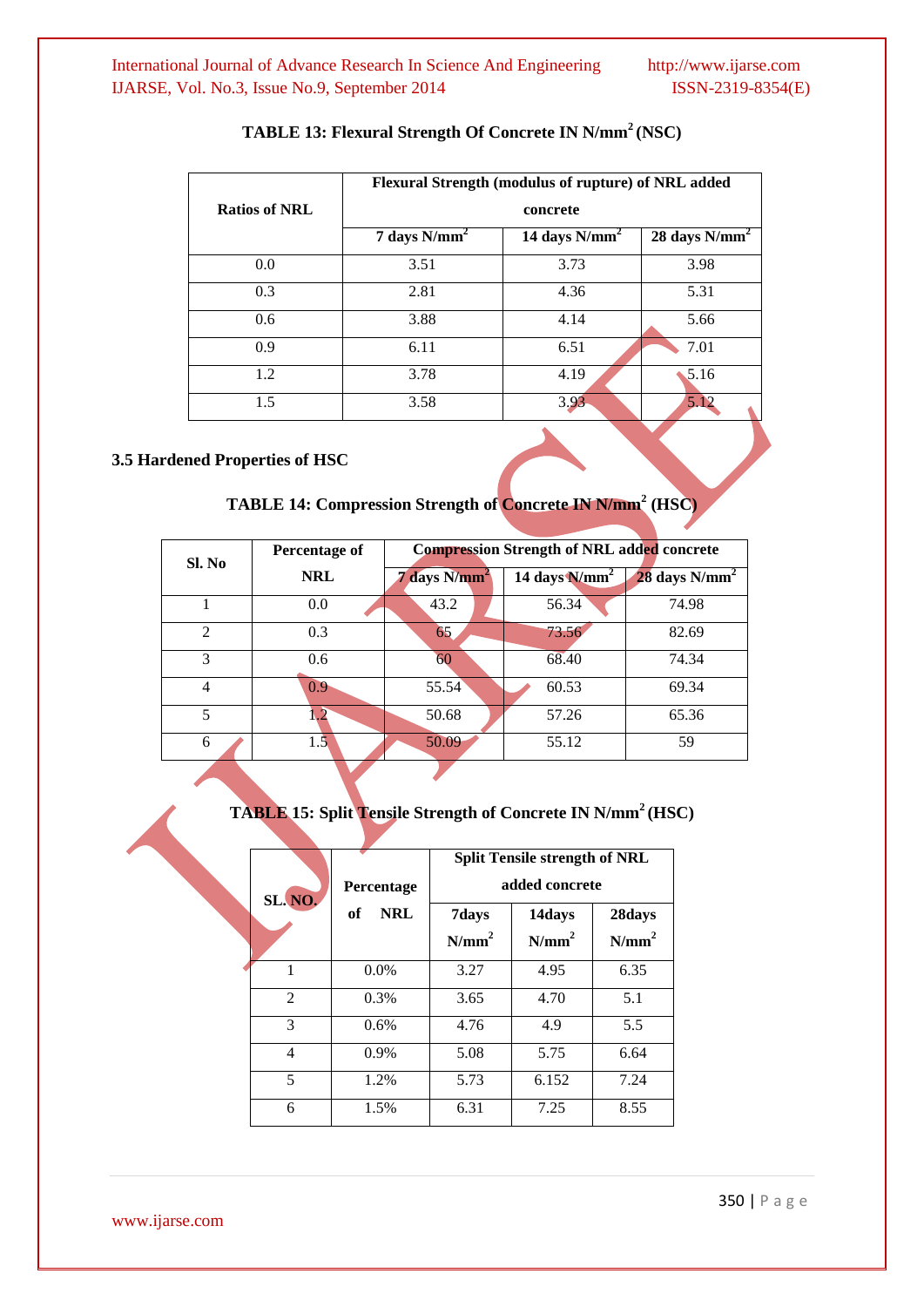|                |            | Flexural strength (modulus of rupture) of NRL<br>added concrete |          |                   |  |
|----------------|------------|-----------------------------------------------------------------|----------|-------------------|--|
| SL. NO.        | Ratios of  |                                                                 |          |                   |  |
|                | <b>NRL</b> | 7days                                                           | 14days   | 28days            |  |
|                |            | N/mm <sup>2</sup>                                               | $N/mm^2$ | N/mm <sup>2</sup> |  |
|                | $0.0\%$    | 3.51                                                            | 4.96     | 7.12              |  |
| $\mathfrak{D}$ | 0.3%       | 3.65                                                            | 3.93     | 6.45              |  |
| 3              | $0.6\%$    | 3.81                                                            | 4.56     | 6.58              |  |
| $\overline{4}$ | 0.9%       | 4.21                                                            | 5.83     | 7.86              |  |
| 5              | 1.2%       | 4.82                                                            | 6.97     | 8.95              |  |
| 6              | 1.5%       | 5.32                                                            | 8.45     | 10.98             |  |

#### **TABLE 16: Flexural Strength of Concrete in N/mm<sup>2</sup>(HSC)**

#### **IV RESULTS AND DISCUSIONS**

#### **4.1 Fresh Properties of NRL Added Normal Strength Concrete**

Usually compaction factor test conducted to find the workability of the concrete, if the compaction value is nearer to1 that concrete has good workability, here Compaction factor value was decreased when the natural rubber latex was added to the concrete at the ratio of 0.9% addition of natural rubber latex by the weight of cement the compaction factor value gives the satisfactory results, since the compaction factor value was nearer to the controlled mix as in Graph 1.

Vee bee is another test for determining the workability of the concrete; here vee bee test conducted for the natural rubber latex added concrete, initially vee bee time is increased for the 0.3% ratio of natural rubber latex added concrete than after the vee bee seconds were decreased up to the 0.9% of natural rubber latex. After words the vee bee time is again increased therefore the optimum percentage is 0.9%. Results of vee bee time is as in Graph 2.



#### **Graph 1: Compaction Factor Values of NRL Added Graph 2: Vee-Bee Time of NRL Added normal normal strength Concrete** strength Concrete in Sec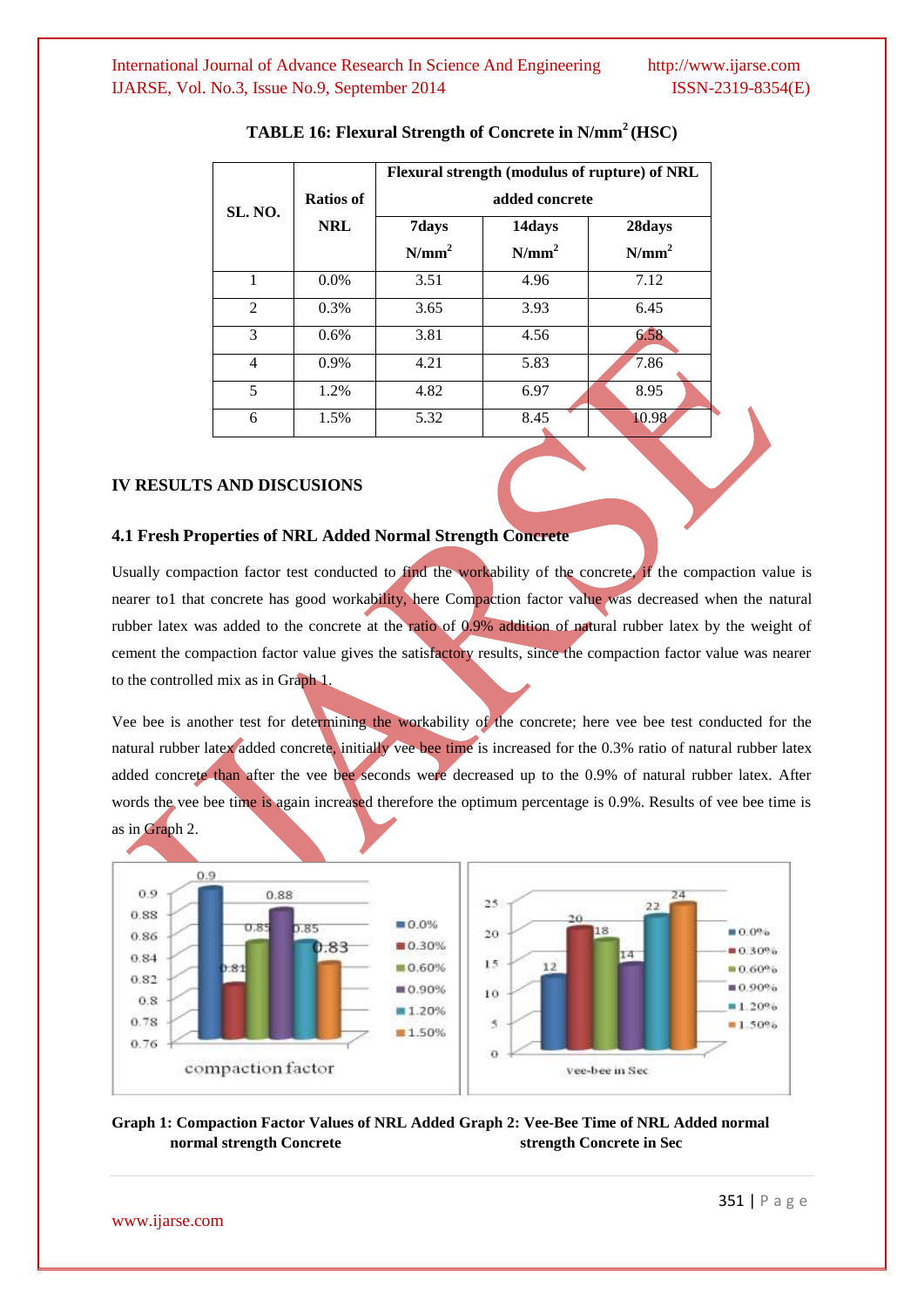

#### **4.2 Hardened Properties of the NRL Added Normal Strength Concrete**

#### **Graph 3: Compression Strength of Natural Rubber Graph 4: Split Tensile Strength of Natural Rubber Latex added normal strength Concrete in N/mm<sup>2</sup>Latex Added Normal Strength Concrete.**

For the concrete the compression strength is the main criteria to know the mechanical properties of the concrete, here the compressive strength of concrete is conducted for the various percentages of the natural rubber latex added concrete, compression strength of the natural rubber latex added concrete was increased for the lower percentage of the natural rubber latex, upto the 0.9% of the natural rubber latex compression strength is increased there after compression strength of the natural rubber latex added concrete is decreases therefore the optimum percentage of the natural rubber latex for the compression is 0.9% shown in Graph 3.

The tensile strength of the concrete is difficult to measure directly, so it is measured indirectly by placing the cylinder horizontally and then applying the compressive load which will give the split tensile strength of the concrete. Here the tensile strength of the concrete was observed to increase with 0.9% addition of the natural rubber latex thereafter; it was decreased as in Graph 4. Therefore if the natural rubber latex is added in small percentage to the normal concrete, split tensile strength of the concrete is found to increase to some extent and then decrease linearly. Therefore optimum percentage of NRL is 0.9% for the tensile strength of the NRL added concrete.



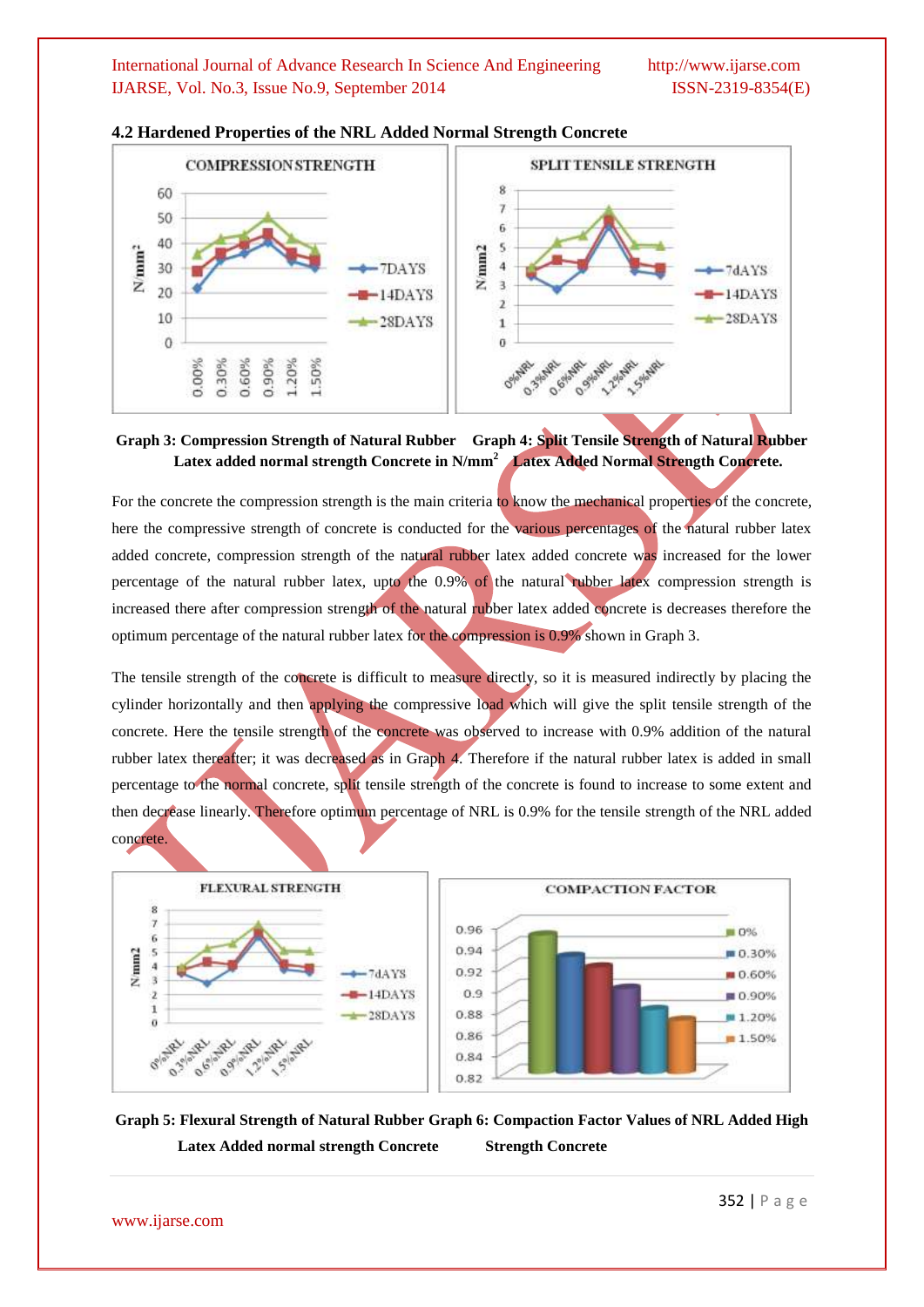The flexural strength is also one of the main criteria for finding the mechanical properties of the concrete. Here the flexural strength of the concrete was observed that due to the effect of Natural Rubber latex flexural strength of the NRL Added Concrete is increased linearly up to the 0.9% of the natural rubber latex added to the concrete by the weight of cement. There after it was decreased. Shown in Graph 5

#### **4.3 Fresh Properties of Natural Rubber Latex Added High Strength Concrete**

Compaction factor test is conducted to find the workability of the concrete, if the compaction value is nearer to 1 that concrete has good workability, here Compaction factor value was decreased when increase the natural rubber latex percentage. Values of compaction factor shows in the Graph 6



#### **Graph 7: Vee-Bee Time of NRL Added Graph 8: Compression Strength of Natural Rubber Latex Added High Strength Concrete in Sec High Strength Concrete in N/mm<sup>2</sup>**

Vee bee is another test for determining the workability of the concrete, here vee bee test conducted for the natural rubber latex added high strength concrete, vee bee time is increased as the percentages of natural rubber latex is increased. Values of Vee Bee time is shown in Graph 7.

#### **4.4 Hardened Properties of Natural Rubber Latex Added High Strength Concrete**

For the concrete the compression strength is the main criteria to know the mechanical properties of the concrete, here the compressive strength of concrete is conducted for the various percentages of the natural rubber latex added concrete, compression strength of the natural rubber latex added concrete was increased for the lower percentage of the natural rubber latex, at the 0.3% of the natural rubber latex compression strength is increased there after compression strength of the natural rubber latex added high strength concrete is decreases therefore the optimum percentage of the natural rubber latex for the compression is 0.3%. results are shown in Graph 8.

The tensile strength of the concrete is difficult to measure directly, so it is measured indirectly by placing the cylinder horizontally and then applying the compressive load which will give the split tensile strength of the concrete. Here the tensile strength of the concrete was observed that the tensile strength of the concrete increases as the percentages of the natural rubber latex increases as in Graph 4.9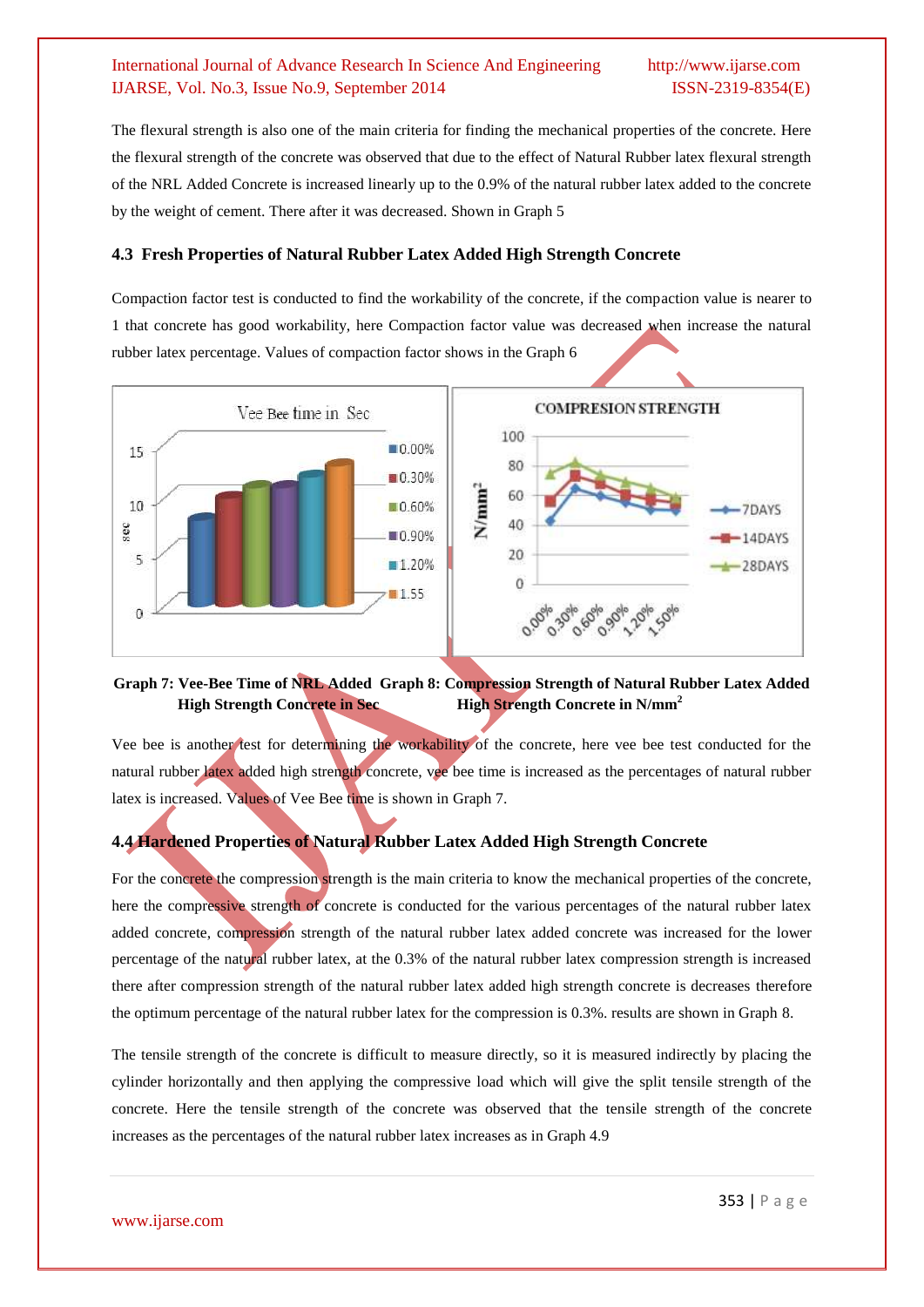

## **Graph 9: Split Tensile Strength of Natural Rubber. Graph 10: Flexural Strength of Natural Rubber Latex Added High Strength Concrete Latex Added High Strength Concrete**

The flexural strength is also one of the main criteria for finding the mechanical properties of the concrete. Here the flexural strength of the concrete was observed that due to the effect of Natural Rubber latex flexural strength of the NRL added high strength Concrete is increased as increase the percentages of natural rubber latex. shown in Graph 4.10

#### **V CONCLUSIONS**

Following conclusions were drawn from this experimental work.

- $\triangleright$  Experimental work has various percentages of natural rubber latex added to the control mix at the time of mixing along with water which gives the optimum percentage of natural rubber latex as 0.9% by the weight of cement for the normal strength concrete.
- $\triangleright$  When the natural rubber latex added to the normal strength concrete Split Tensile strength is increased up to 0.9% and then decreases as the increase in natural rubber latex.
- $\triangleright$  Due to the addition of NRL to the normal strength concrete flexural strength is increased up to 0.9% then decreases as increase the increase in natural rubber latex.
- $\triangleright$  Experimental work conducted on high strength concrete also by adding natural rubber latex of same percentages as the normal strength concrete which gives the optimum percentage of natural rubber latex is 0.3% by the weight of cement for compression in the high strength concrete.
- $\triangleright$  When the natural rubber latex added to the high strength concrete the Split Tensile Strength of the concrete is increases with the increase in percentages of natural rubber latex.
- $\triangleright$  Due to addition of the natural rubber latex added to high strength concrete the Flexural Strength of the concrete is increased as increase the percentages of natural rubber latex.
- $\triangleright$  As observed in the above experimental work the natural rubber latex increases the strength of normal strength concrete linearly up to 0.9% for compression, tension, and flexure then after decreases as increasing the NRL. But in high strength concrete compression strength increases at 0.3% then